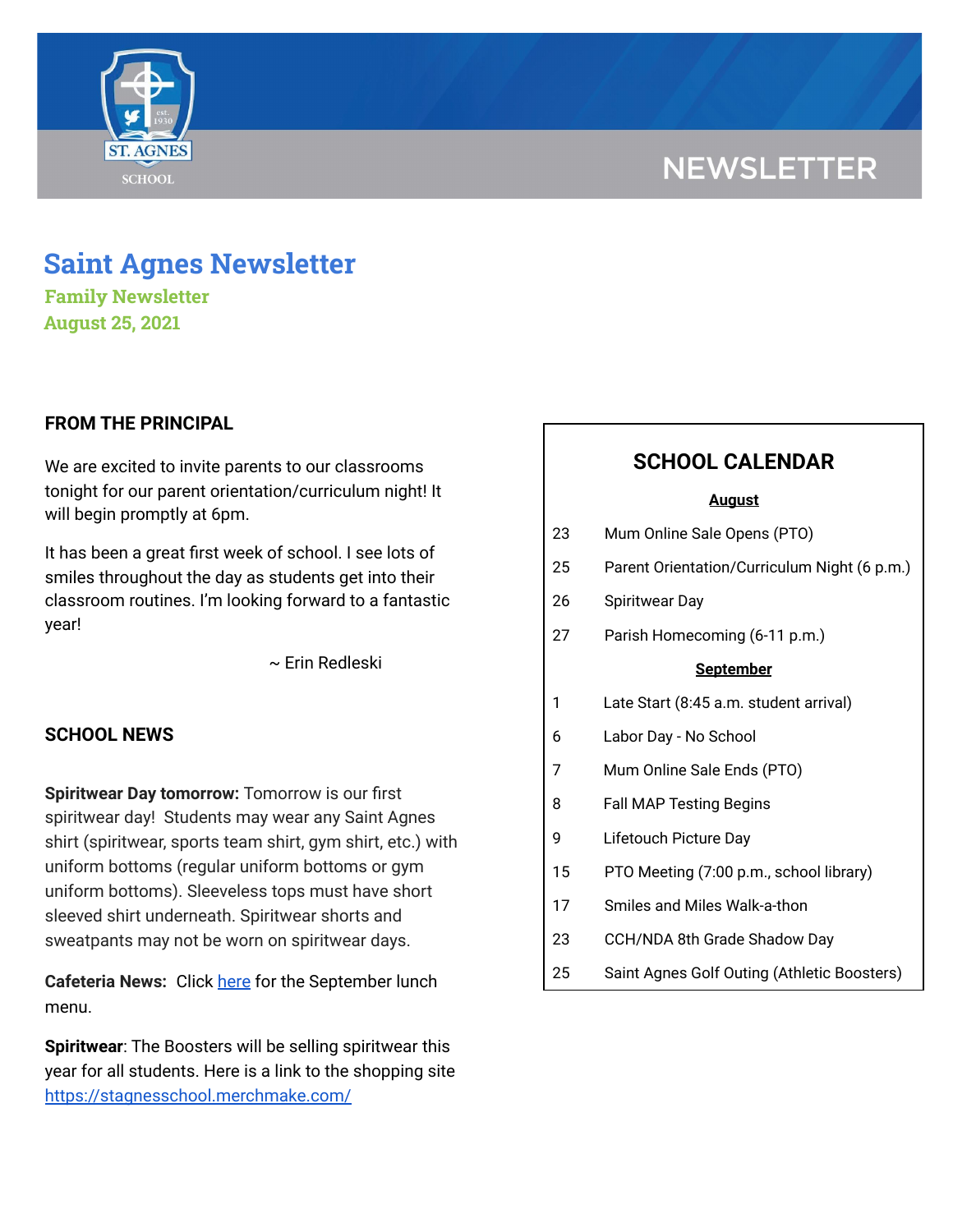**Smiles and Miles:** Smiles and Miles is an annual tradition in the Saint Agnes community to honor Maria Schaffstein and Katie Stewart, former students who lost their lives. In years past, we have come together mid- September for the 5K walk/run and fellowship. The funds raised from Smiles and Miles events support scholarships for students entering high school, Saint Agnes School, Boosters and Parish.

This year, on Friday September 17, we are transitioning the event to an in-school walk-a-thon for all students. Every student will have a pledge site and will receive a t-shirt. Volunteers, who are current on Virtus training, will be needed the day of the event. Event information will be sent home soon.

If you have any questions, would like to volunteer, or would like to sponsor the event as a company or family, please email smilesandmiles5k@gmail.com.

**Basketball registration for 2021-2022 Season**: Basketball registration will be open Wednesday, August 25 through Wednesday, September 15 for all grades. Saint Agnes offers basketball for students currently enrolled at St. Agnes in all grades. K-2 has the opportunity to participate in a 6 to 7 week instructional basketball session for boys and girls (This is held on Sunday afternoons starting in late October or early November). Grades 2 - 8 boys or girls will play in leagues hosted at various schools in the NKY area. Seasons start in the fall and run through winter. Registration for all leagues is found at the Boosters website: [http://tshq.bluesombrero.com/saintagnesboosters](https://urldefense.com/v3/__http:/tshq.bluesombrero.com/saintagnesboosters__;!!CsmrWXz9mOkSc4Hdn1fjj00!kHApvHlF-qTDyFF0uqUvT4URmQ4V13G9s2IVn6UEFeBIs9u27oKcSoL3n4kZC1VR$) (Click on "Registration Info"). For any additional questions about the basketball programs, contact Rob Lynch at roblynch474@gmail.com for boys, contact Ken Schneider at kwschneider@gaig.com for girls, and contact Chris Lantz at lantzcm@gmail.com for K-2 Instructional Basketball.

#### **PTO**

The PTO would like to welcome everyone back for a great year! We are excited about the activities being planned. To have another successful year, we will be asking parents to volunteer in a variety of ways. We will share the events and ways to get involved via the newsletter over the next few weeks. Immediately, we are looking to fill the Vice President role and Room Parents for many grades. If you are interested in volunteering, have questions, or would like to learn more about how the PTO supports Saint Agnes School, teachers and students, please email [saintagnesschoolpto@gmail.com.](mailto:saintagnesschoolpto@gmail.com) If you are interested in being a Room Parent, please contact Carlene Brungs at cibrungs@fuse.net. We invite everyone to join us for our first meeting of the year on Wednesday, September 15 at 7:00 p.m., in the school library.

#### **Mission Statement of Saint Agnes School**

Saint Agnes School exists to provide excellence in Catholic education while inspiring and empowering our students to live the Gospel message of Jesus Christ. As compassionate and faithful Christians, we continue to pursue our spiritual journey, achieve our highest academic potential, and be stewards of the Catholic faith to others.